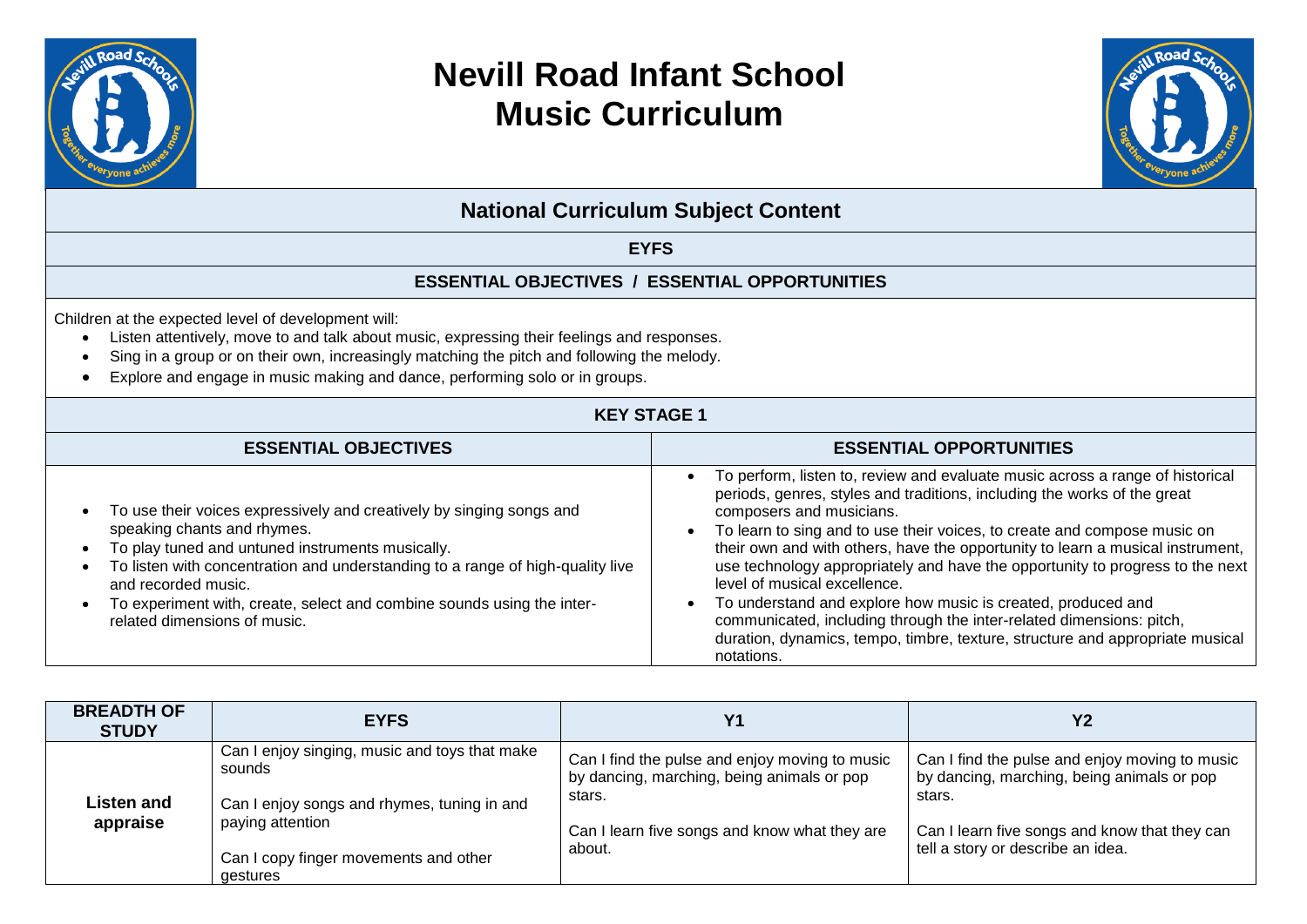



|             | Can I show attention to sounds and music                                                                        | Can I recognise the sound and name the<br>different instruments Can I hear.                                         | Can I recognise that some songs have a chorus<br>or a response/answer part                                          |
|-------------|-----------------------------------------------------------------------------------------------------------------|---------------------------------------------------------------------------------------------------------------------|---------------------------------------------------------------------------------------------------------------------|
|             | Can I respond emotionally and physically to<br>music when it changes                                            | Can I identify different musical styles of music<br>heard and sometimes recognise where they are<br>from.           | Can I identify different musical styles of music<br>they hear and recognise where they are from                     |
|             | Can I move and dance to music. (Birth - Three<br>year olds)                                                     | Can I recognise difference between male and<br>female voice.                                                        | Can I recognise the sound and name the<br>different instruments Can I hear.                                         |
|             | Can I use and remember sequences and<br>patterns of movements which are related to<br>music and rhythm.         |                                                                                                                     | Can I recognise difference between male and<br>female voice.                                                        |
|             | Can I listen with increased attention to sounds                                                                 |                                                                                                                     |                                                                                                                     |
|             | Can I respond to what I have heard, expressing<br>my thoughts and feelings. $(3 - 4$ year olds)                 |                                                                                                                     |                                                                                                                     |
|             | Can I listen attentively, move to and talk about<br>music, expressing my feelings and responses.<br>(Reception) |                                                                                                                     |                                                                                                                     |
|             | Can I join in with songs and rhymes, copying<br>sounds, rhythms, tunes and tempo                                | Can I use my voice expressively by singings<br>songs and speaking chants and rhymes<br>together in a group ensemble | Can I use my voice expressively by singings<br>songs and speaking chants and rhymes<br>together in a group ensemble |
|             | Can I say some of the words in songs and<br>rhymes                                                              | Can I sing notes of different pitches (high and<br>low)                                                             | Can I sing notes of different pitches (high and<br>low).                                                            |
| <b>Sing</b> | Can I sing songs and say rhymes<br>independently, for example, singing whilst<br>playing.                       | Can I make different types of sounds with my<br>voice, such as rap or say words in rhythm.                          | Can I make different types of sounds with my<br>voice, such as rap or say words in rhythm.                          |
|             | Can I anticipate phrases and actions in rhymes<br>and songs, like 'Peepo'                                       | Can I start and stop singing when following a<br>leader.                                                            | Can I start and stop singing when following a<br>leader.                                                            |
|             | Can I explore my voice and enjoy making<br>sounds.                                                              |                                                                                                                     |                                                                                                                     |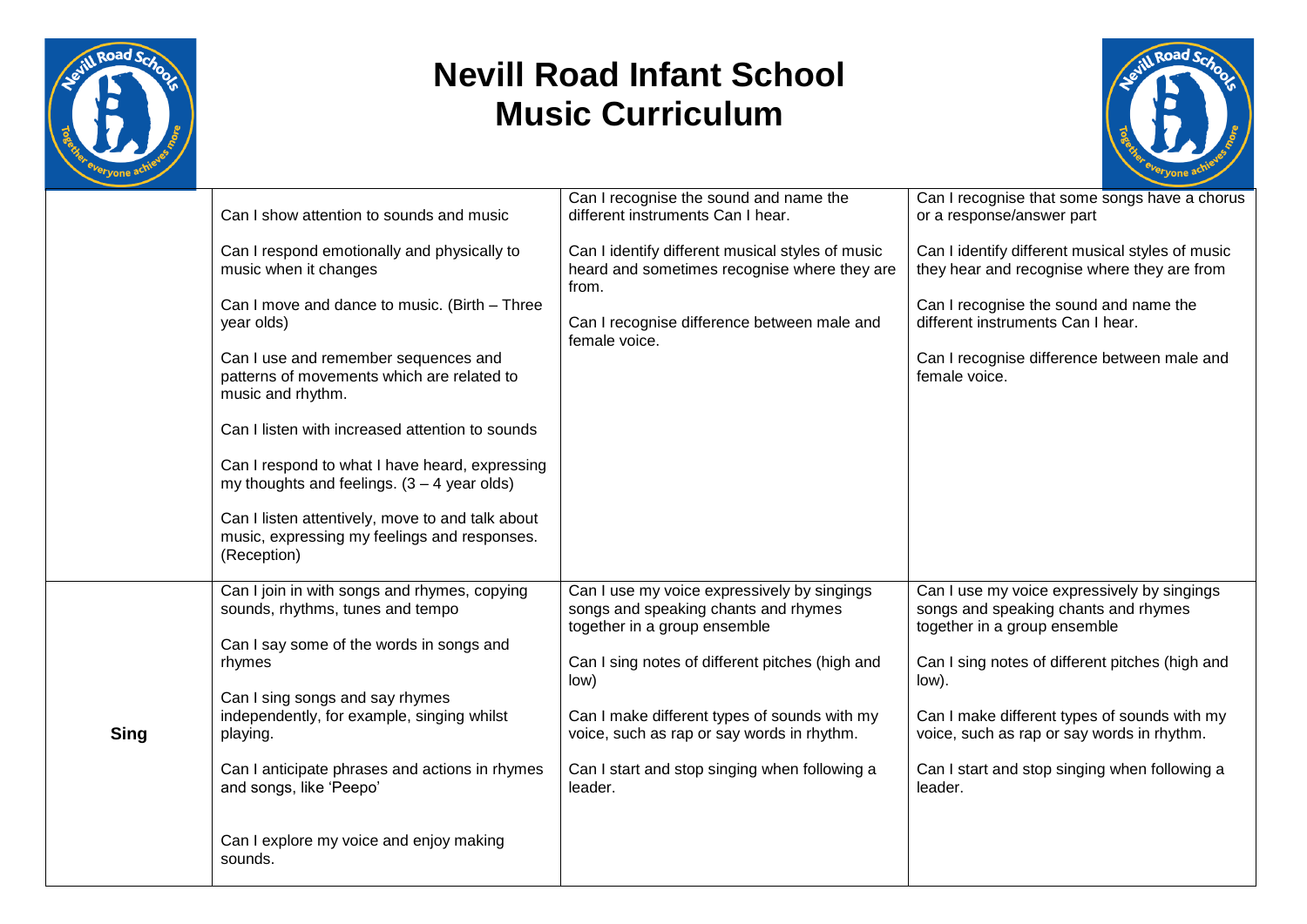



|                         | Can I join in with songs and rhymes, making<br>some sounds                                                             |                                                                                         |                                                                                                                                                                       |  |
|-------------------------|------------------------------------------------------------------------------------------------------------------------|-----------------------------------------------------------------------------------------|-----------------------------------------------------------------------------------------------------------------------------------------------------------------------|--|
|                         | Can I enjoy and take part in action songs, such<br>as 'Twinkle, Twinkle Little Star'. (Birth - Three<br>year olds)     |                                                                                         |                                                                                                                                                                       |  |
|                         | Can I sing a large repertoire of songs                                                                                 |                                                                                         |                                                                                                                                                                       |  |
|                         | Can I remember and sing entire songs.                                                                                  |                                                                                         |                                                                                                                                                                       |  |
|                         | Can I sing the pitch of a tone sung by another<br>person ('pitch match').                                              |                                                                                         |                                                                                                                                                                       |  |
|                         | Can I sing the melodic shape (moving melody,<br>such as up and down, down and up) of familiar<br>songs                 |                                                                                         |                                                                                                                                                                       |  |
|                         | Can I sing many rhymes $(3 - 4$ year olds)                                                                             |                                                                                         |                                                                                                                                                                       |  |
|                         | Can I sing in a group or on my own,<br>increasingly matching the pitch and following<br>the melody. (Reception)        |                                                                                         |                                                                                                                                                                       |  |
|                         | Can I join in with songs and rhymes, copying<br>sounds, rhythms, tunes and tempo                                       | Can I treat instruments carefully and with<br>respect                                   | Can I treat instruments carefully and with<br>respect                                                                                                                 |  |
|                         | Can I sing songs and say rhymes<br>independently, for example, singing whilst<br>playing.                              | Can I name the instruments playing including<br>glockenspiel                            | Can I name the untuned percussion instruments<br>I am playing in class                                                                                                |  |
| <b>Play instruments</b> | Can I make rhythmical and repetitive sounds                                                                            | Can I name the notes in my instrumental part I<br>am playing                            | Can I name the tuned instruments I am playing,<br>including recorder                                                                                                  |  |
|                         | Can I explore a range of sound makers and<br>instruments and play them in different ways.<br>(Birth - Three year olds) | Can I learn an instrumental part that matches<br>my musical challenge, using one of the | Can I name the notes in the instrumental part I<br>am playing                                                                                                         |  |
|                         | Can I create my own songs, or improvise a<br>song around one I know.                                                   | differentiated parts (a one-note part, a simple<br>part, medium part).                  | Can I play a tuned instrumental part that<br>matches my musical challenge, using one of the<br>differentiated parts (a one-note part, a simple<br>part, medium part). |  |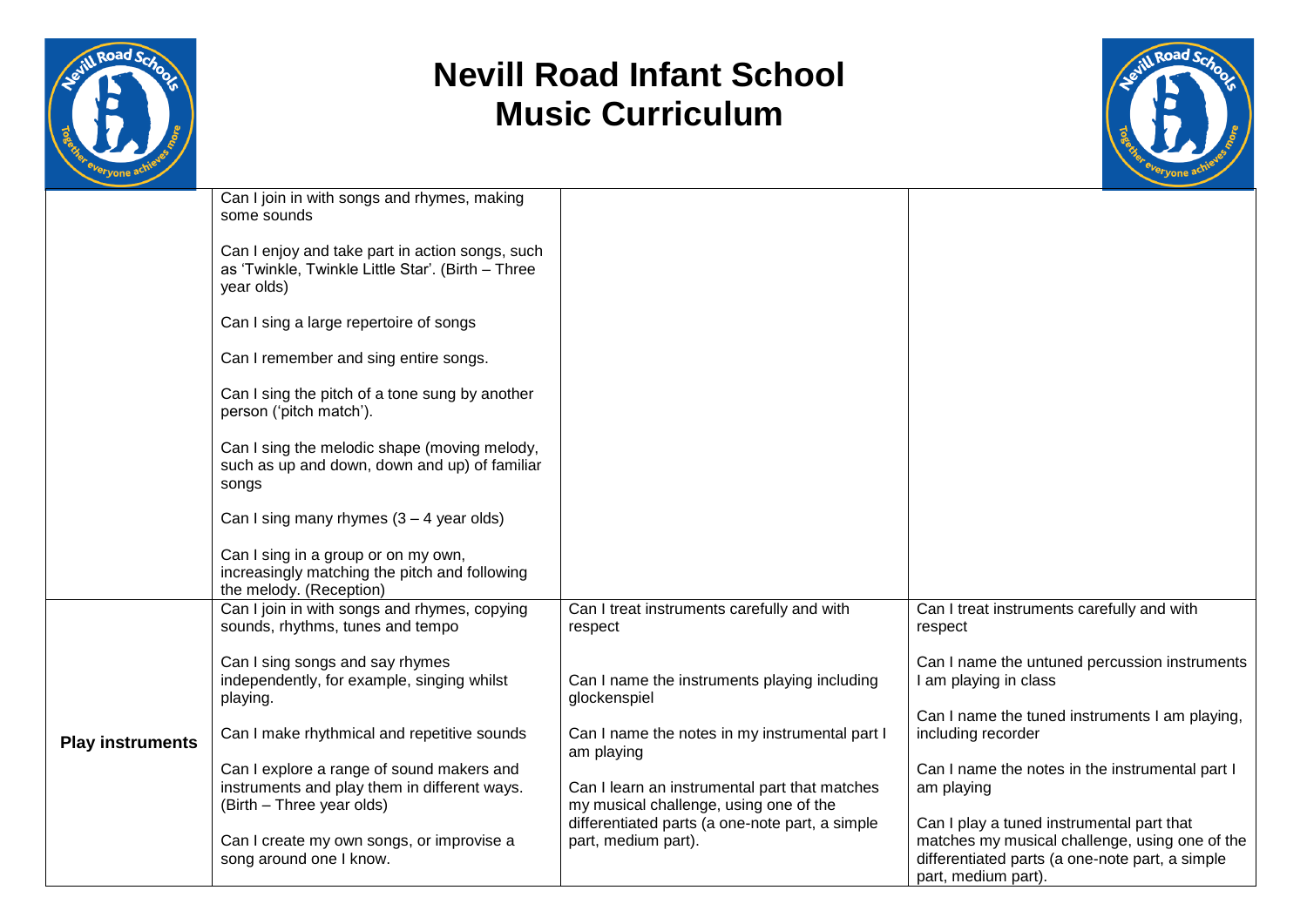



|                             | Can I play instruments with increasing control to<br>express my feelings and ideas $(3 - 4$ year olds).            | Can I play a tuned instrumental part with the<br>song I perform                                                          | Can I play in time to a steady pulse                                                                                     |
|-----------------------------|--------------------------------------------------------------------------------------------------------------------|--------------------------------------------------------------------------------------------------------------------------|--------------------------------------------------------------------------------------------------------------------------|
|                             | Can I explore and engage in music making and<br>dance, performing solo or in groups.<br>(Reception)                | Can I listen to and follow musical instructions<br>from a leader                                                         | Can I listen to and follow musical instructions<br>from a leader.                                                        |
|                             | Can I make rhythmical and repetitive sounds<br>(Birth - Three year olds)                                           | Can I explain that improvisation is about making<br>up my own tunes on the spot                                          | Can I explain that improvisation is about making<br>up your own tunes on the spot                                        |
| <b>Improvise</b>            | Can I respond to what I have heard, expressing<br>my thoughts and feelings.                                        | Can I listen and clap back, then listen and clap<br>my own answer (rhythms of words).                                    | Can I listen and clap back, then listen and clap<br>my own answer (rhythms of words).                                    |
|                             | Can I create my own songs, or improvise a<br>song around one I know. $(3 - 4$ year olds)                           | Can I use voices and instruments, listen and<br>sing back, then listen and play my own answer<br>using one or two notes. | Can I use voices and instruments, listen and<br>sing back, then listen and play my own answer<br>using one or two notes. |
|                             | Can I explore and engage in music making and<br>dance, performing solo or in groups.<br>(Reception)                | Can I take it in turns to improvise using one or<br>two notes                                                            | Can I take it in turns to improvise using one or<br>two notes                                                            |
|                             | Can I make rhythmical and repetitive sounds<br>(Birth - Three year olds)                                           | Can I explain that composing is like writing a<br>story with music                                                       | Can I explain that composing is like writing a<br>story with music                                                       |
|                             | Can I respond to what I have heard, expressing<br>my thoughts and feelings.                                        | Can I create a simple melody using one, two or<br>three notes                                                            | Can I create three simple melodies using one,<br>three or five different notes                                           |
| <b>Compose</b>              | Can I create my own songs, or improvise a<br>song around one I know.<br>$(3 - 4$ year olds)                        | Can I explore how the notes can be written<br>down and changed if necessary                                              | Can I explore how the notes can be written<br>down and changed if necessary                                              |
|                             | Can I explore and engage in music making and<br>dance, performing solo or in groups.<br>(Reception)                |                                                                                                                          |                                                                                                                          |
|                             | Can I enjoy and take part in action songs, such<br>as 'Twinkle, Twinkle Little Star'. (Birth - Three<br>year olds) | Can I explain that a performance is sharing<br>music with other people, called an audience                               | Can I explain that a performance is sharing<br>music with other people, called an audience                               |
| <b>Perform and</b><br>share | Can I respond to what I have heard, expressing<br>my thoughts and feelings.                                        | Can I perform a song, I have chosen and learnt<br>to my class and year group.                                            | Can I perform a song, I have chosen and learnt<br>to the whole school and a wider audience.                              |
|                             |                                                                                                                    | Can I add my ideas to the performance                                                                                    | Can I add my ideas to the performance                                                                                    |